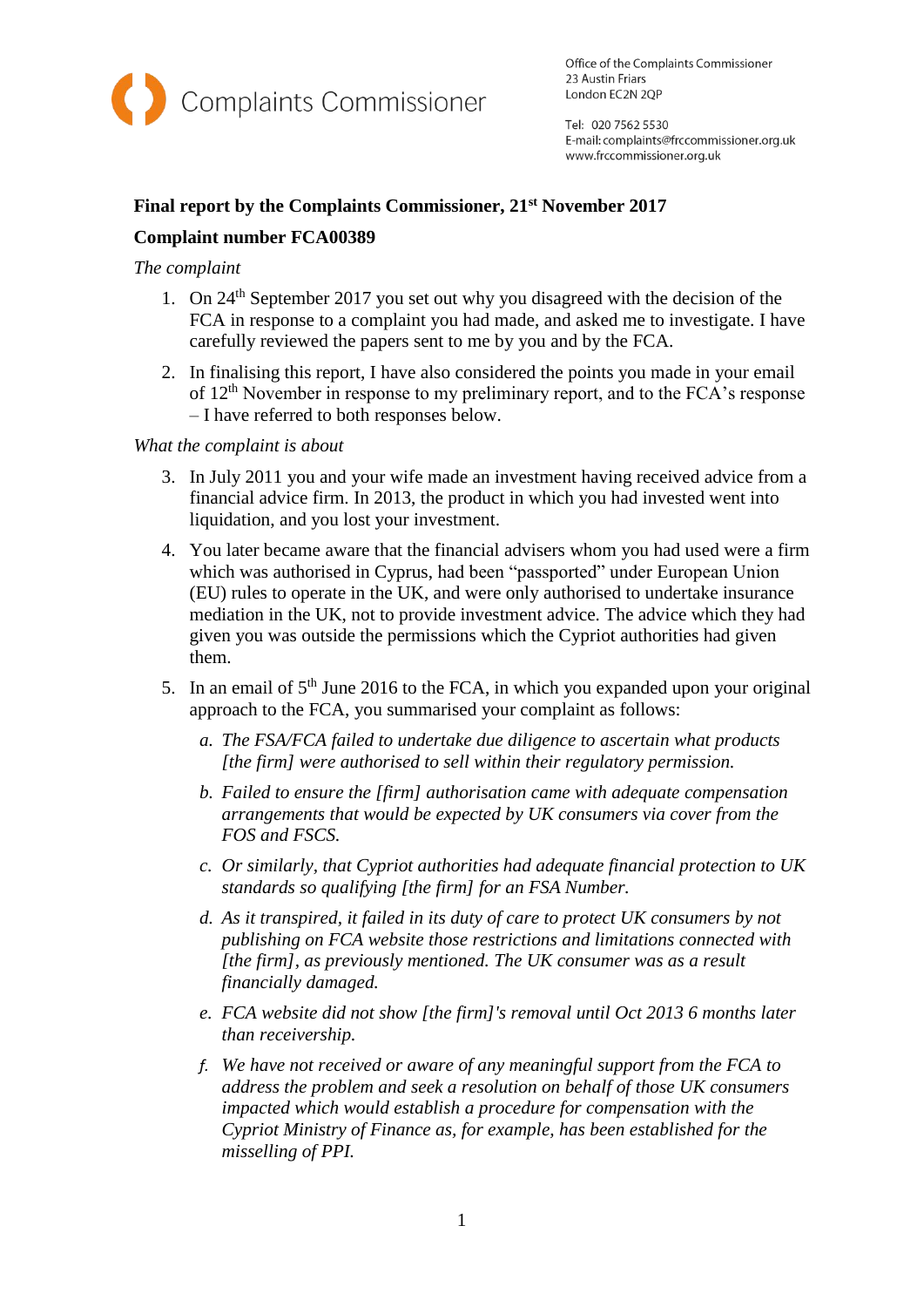#### *What the regulator decided*

- 6. The FCA rejected your complaint. Its grounds for doing so were as follows:
	- a. Under EU law, firms which are authorised for a category of financial services in one EU state (in this case, Cyprus) are entitled to carry on the same category of financial services in another EU state (in this case, the UK) if they notify the appropriate regulator (in this case, the FSA, now the FCA). They can supply these services this either by offering services across the border, or by "establishing a presence" in the other state;
	- b. The firm which advised you was authorised for cross-border services in insurance mediation only;
	- c. The FSA's/FCA's register correctly stated that the firm was "EEA authorised", that the type of firm was "Services (UK) of an overseas firm", that it was passported into the UK under the Insurance Mediation Directive, and that the FCA appeared as regulator with the Cypriot regulator (Insurance Companies Control Service (ICCS)). The FCA knew what products the firm was entitled to provide in the UK;
	- d. The Cypriot authorities took the decision during October 2013 to cancel all of the firm's EU permissions;
	- e. The FCA published a notice on its website in November 2013 "confirming that [the firm] could no longer sell insurance in the UK";
	- f. "As your investments were made significantly earlier than the Cypriot authorities took any action, I can't see how any alleged failure on the part of the FCA would have changed your decision on the investments that were made." Additionally, the FCA pointed out that the Cypriot decision related only to insurance mediation, not to investment advice (which the firm was not authorised to undertake);
	- g. Because the passporting arrangements under which the firm operated are determined by EU law, the FCA could not dictate the compensation arrangements – they were a matter for the ICCS;
	- h. The Financial Services Compensation Scheme (FSCS) had advised the FCA that your claim for compensation would have to be pursued with the Cyprus Securities and Exchange Commissioner.

*Why you are unhappy with the regulator's decision*

- 7. You remain dissatisfied. You consider that
	- a. the FCA should have taken more steps to establish what the firm were authorised to do in the UK;
	- b. adequate compensation arrangements should have been put in place;
	- c. the FCA website should have shown the "restrictions and limitations" connected with the firm;
	- d. the FCA's website did not show the firm's removal until "6 months after than receivership";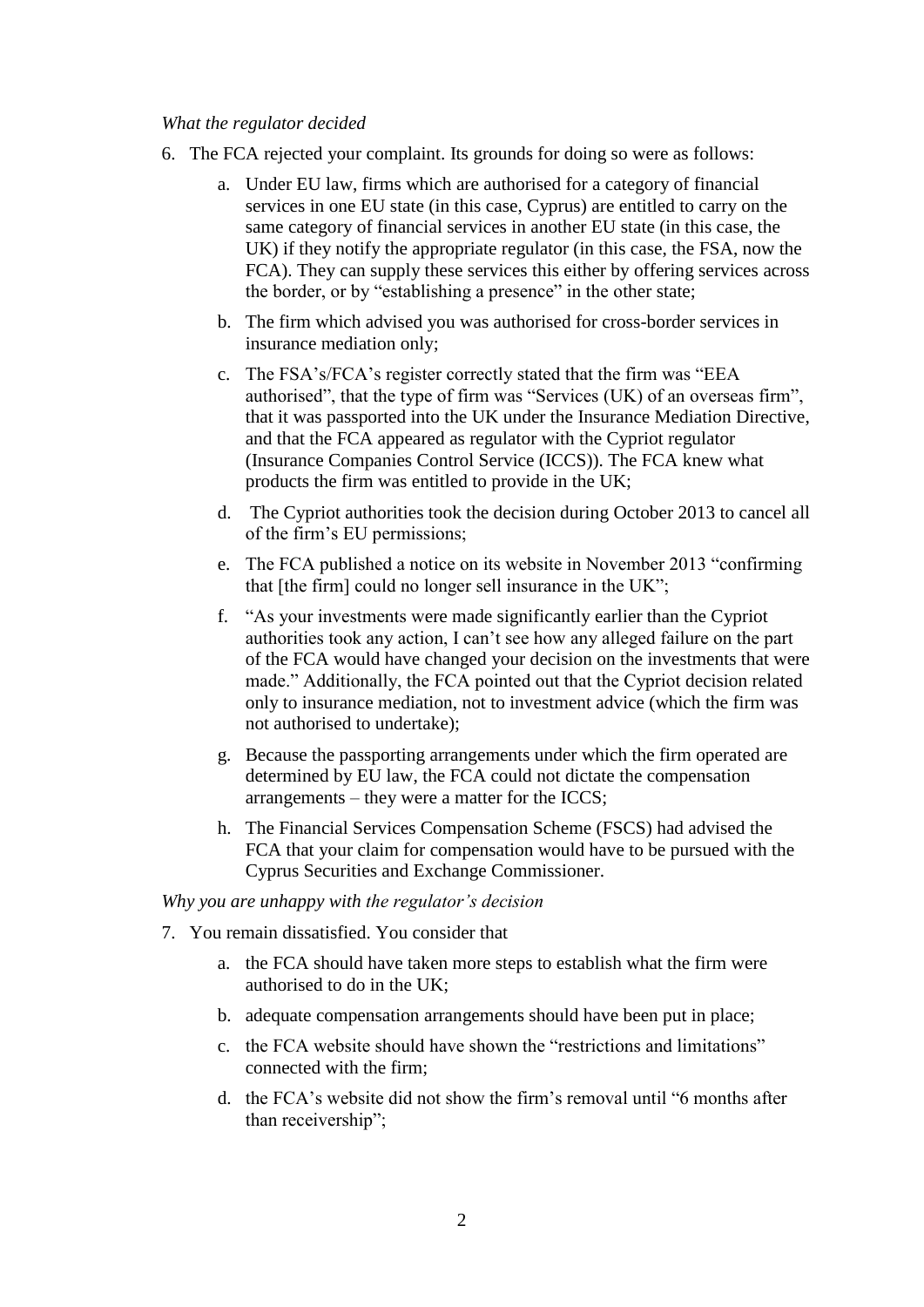e. you have not received any meaningful support from the FCA of the kind which has been established for those who were the victims of PPI misselling.

### *Preliminary points*

8. In undertaking my investigation I have had access to the FCA's confidential papers. I have the FCA's agreement to disclose key facts from those papers, since that is necessary so that I can explain my analysis and decision to you.

### *My analysis*

- 9. Investigating this complaint has proved complex. I have divided my analysis into four sections:
	- i. The legislative framework;
	- ii. The information which appeared on the FSA/FCA's website;
	- iii. What the FSA/FCA knew about the firm in question, and what it did about it;
	- iv. How your complaint was handled.
- (i) The legislative framework
- 10. The FCA's explanation of the legal framework is correct. I recognise that you consider that the FCA should be responsible for ensuring that UK consumers of financial services should receive the same protections irrespective of where the firm which they use is based. Your point of view is understandable, but that is not how EU law works. The "passporting" system which the FCA has explained to you means that the FCA is required to recognise EU firms which meet certain criteria, even where the consumer protections are inferior to those in respect of firms for which the FCA is the principal regulator.
- 11. The FCA cannot be blamed for the way in which EU law operates, and for that reason I do not think that your complaints set out at 4 a-c above can be upheld.
- (ii) The information on the FSA/FCA's website
- 12. In your complaint you said that the FSA/FCA had not made the firm's limitations clear on its website, and had failed to remove the firm from the website for six months.
- 13. The FCA said in its decision letter that:

*The FCA register stated that FCP was 'EEA authorised', that the type of firm was 'Services (UK) of an Overseas Firm', and that it was passporting into the UK from Cyprus on a services basis under the Insurance Mediation Directive (IMD); and it is in that context that the FCA appeared, together with the ICCS, as the former regulator in the "regulators" part of the firm's entry on the website.*

14. In response, you said:

*When I consulted the consumer version of the register just before July 2011 it only showed that FCP were regulated by ICCI and then FSA/FCA (as per later copy sent previously) so I'd greatly appreciate a copy of that you are referring to.*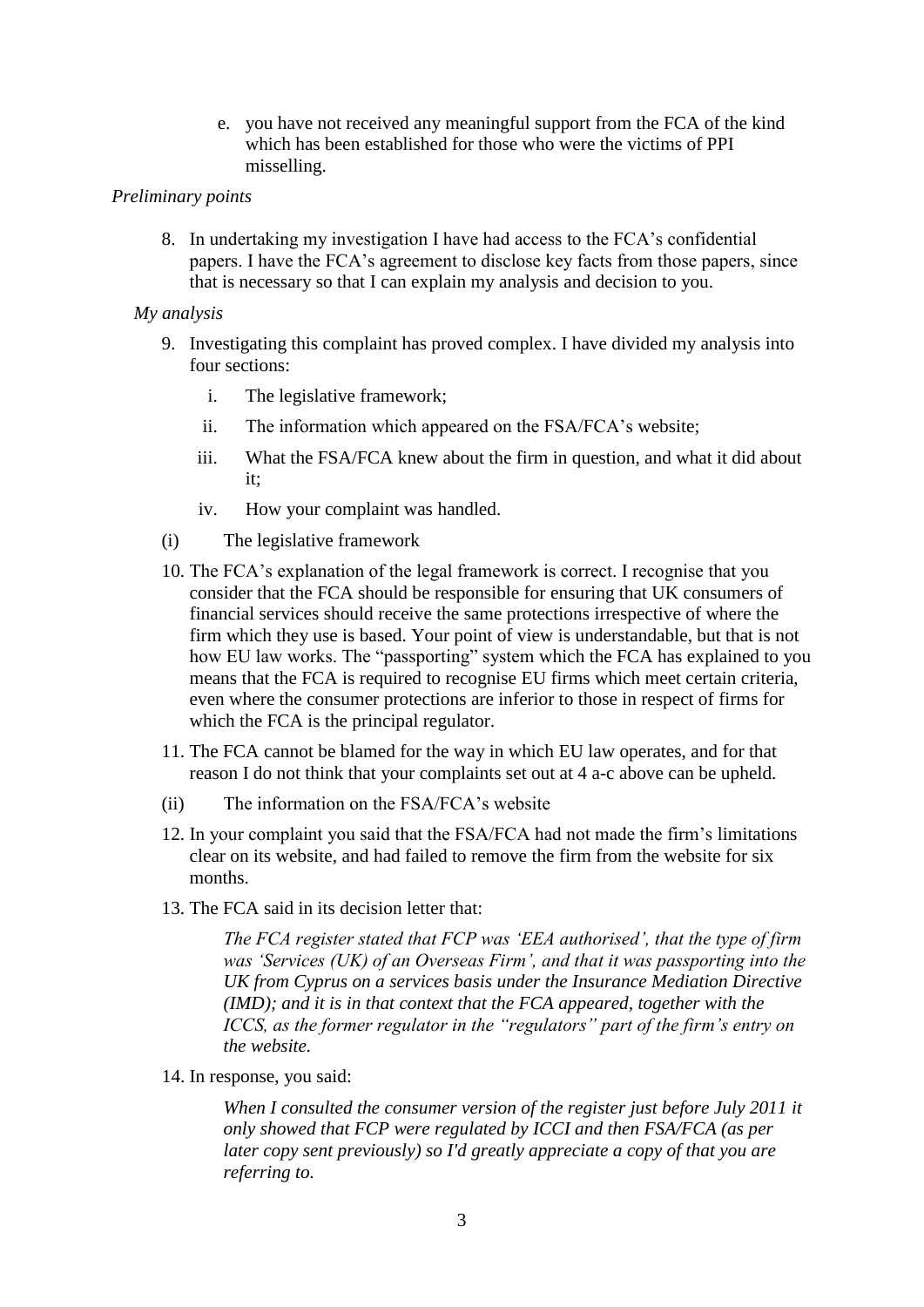15. I have asked the FCA about this. Their response is:

*The FCA isn't able to exactly replicate what would have been on the register. Some of the firm's details, such as the fact that it had been cancelled as a result of the withdrawal of the passport by the Cypriot ICCS, will have been changed from the information that would have been shown when it was registered, but the bulk of it will be the same.*

*The Register is populated directly from a system called TARDIS. On the 'events log' page on TARDIS, mention is made that the firm's status was changed in June 2008 from 'registered' to 'EEA authorised'. So if this was done in 2008 then this is what would have shown on the register in 2011 as there are no further entries on the events log page. The only subsequent change to this was in 2013 when the firm entry was changed to 'no longer authorised'.*

The FCA are unable to say precisely what would have been available on further enquiry. But given that the Register clearly showed the firm as 'EEA authorised', the FCA considers that this is what would have been advised on further enquiry.

- 16. It is unsatisfactory that there seems to be no clear statement of what exactly would have appeared but, if I have understood this correctly, what the FCA is saying is that the register entry would have shown that the firm was EEA authorised. I note that the current entry for the firm does clearly indicate that it was concerned with insurance mediation.
- 17. In your response to my preliminary report, you have re-emphasised the point that the FCA's register clearly shows that the FCA (and before that the FSA) were regulating the firm. You have supplied a screenshot which confirms this (as well as showing the ICCS as regulator). You argue that this demonstrates the FCA's responsibility for regulating the firm, particularly since the FCA encourages consumers to consult its website.
- 18. While I do not think that it can be said that anything on the FCA's register is wrong, in this (as in other complaints that I have dealt with) I consider that the FCA's register has been difficult to navigate, and lacking in readily comprehensible information for consumers. It would require considerable work for a consumer, on the basis of the bare information in the register, to understand that an FCA-registered firm was subject to different regulation, and different consumer protection arrangements, because of its EU status.
- 19. Having said that, if my understanding of what did appear on the register is correct, I do not think that it would have been sufficient to assure you that the firm in question was authorised to provide investment services.
- 20. In relation to your complaint about the alleged delay in removing the firm from the FCA's website, the fact is that there was no significant delay. The entry could only be removed once the ICCS had cancelled the firm's permissions for the UK. The FCA also published a notice on its website alerting consumers. There were other delays, to which I refer below, but I do not uphold your complaint about the timing of the removal of the firm from the FCA website.
- (iii) What the FSA/FCA knew about the firm in question, and what it did about it
- 21. In responding to your complaint, the FCA took a narrow view. Its decision letter was structured around the three core issues which you had originally raised, rather than the expanded complaint which you later submitted (as set out in paragraph 4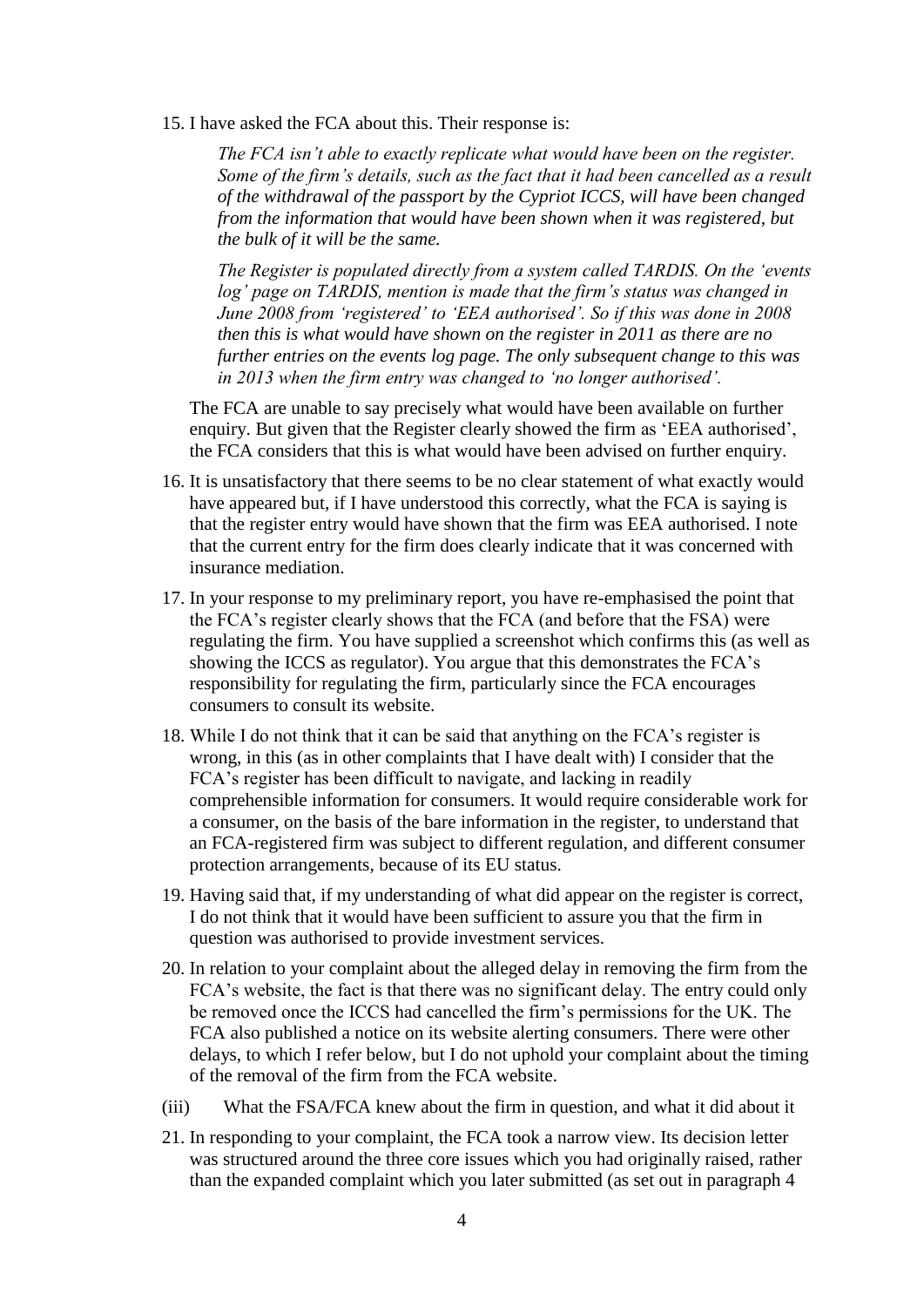above). It did not comment upon the totality of the FCA's activity in relation to the firm.

- 22. I have, however, examined the FCA's records in some detail, since it seems to me that the underlying criticism of the FCA which you are advancing is of insufficient action. In doing so, I have taken account of your email of  $31<sup>st</sup>$  July 2017 to the FCA, in which you reported that your financial adviser had confirmed that "the FCA undertook an investigation of [the firm's] activities in the UK in 2010 and concluded it was operating outside its regulatory permission".
- 23. What is not apparent from the FCA's decision letter, but is very clear from the records, is that from around April 2011 there were growing concerns that the firm was acting outside its permissions, both in terms of the business that it was doing, and because it was not providing cross-border services but had "established" itself in the UK.
- 24. The FSA/FCA were aware of the potential consumer detriment, and there were extensive interactions with the firm, and then with the Cyprus authorities, to try to resolve the situation. The FCA also made inquiries to try to establish whether or not the UK compensation arrangements from the Financial Ombudsman Service (FOS) or Financial Services Compensation Scheme (FSCS) might apply.
- 25. I highlight the following points:
	- a. The FSA/FCA initially tried to deal with the matter by obtaining information from the firm and asking the firm to voluntarily undertake to stop providing services beyond its permissions – which it did;
	- b. Consideration was given to referring the case for formal enforcement action against the firm, but the matter was not considered to be of sufficiently high priority, given other demands;
	- c. Attempts were made to persuade the firm that it should commission what is known as a s166 report (in which an independent expert looks at alleged shortcomings so that remedial action can be taken);
	- d. The FCA asked the ICCI to hold off cancelling the firm's permissions to enable it to undertake further inquiries, in the hope of avoiding consumer detriment;
	- e. It took two and a half years from the initial concerns to the point at which the FCA concluded that it had exhausted its attempts, and the Cypriot authorities cancelled the permissions.
- 26. My conclusion is that the FSA/FCA made numerous attempts to deal with the problem, but that there appeared to be a reluctance to bring the matter to a head. While it is clear that the regulator was properly concerned about potential consumer detriment, the records do not suggest that anyone stood back, established the facts, and considered what the best options were, until the second half of 2013. The result was that the situation – and the potential risk – were allowed to continue for too long.
- (iv) How your complaint was handled
- 27. I do not criticise the accuracy of what the FCA told you, but I do criticise the degree of openness. The FCA's decision letter gives the impression that it was a largely powerless by-stander in this affair. The record clearly shows otherwise. In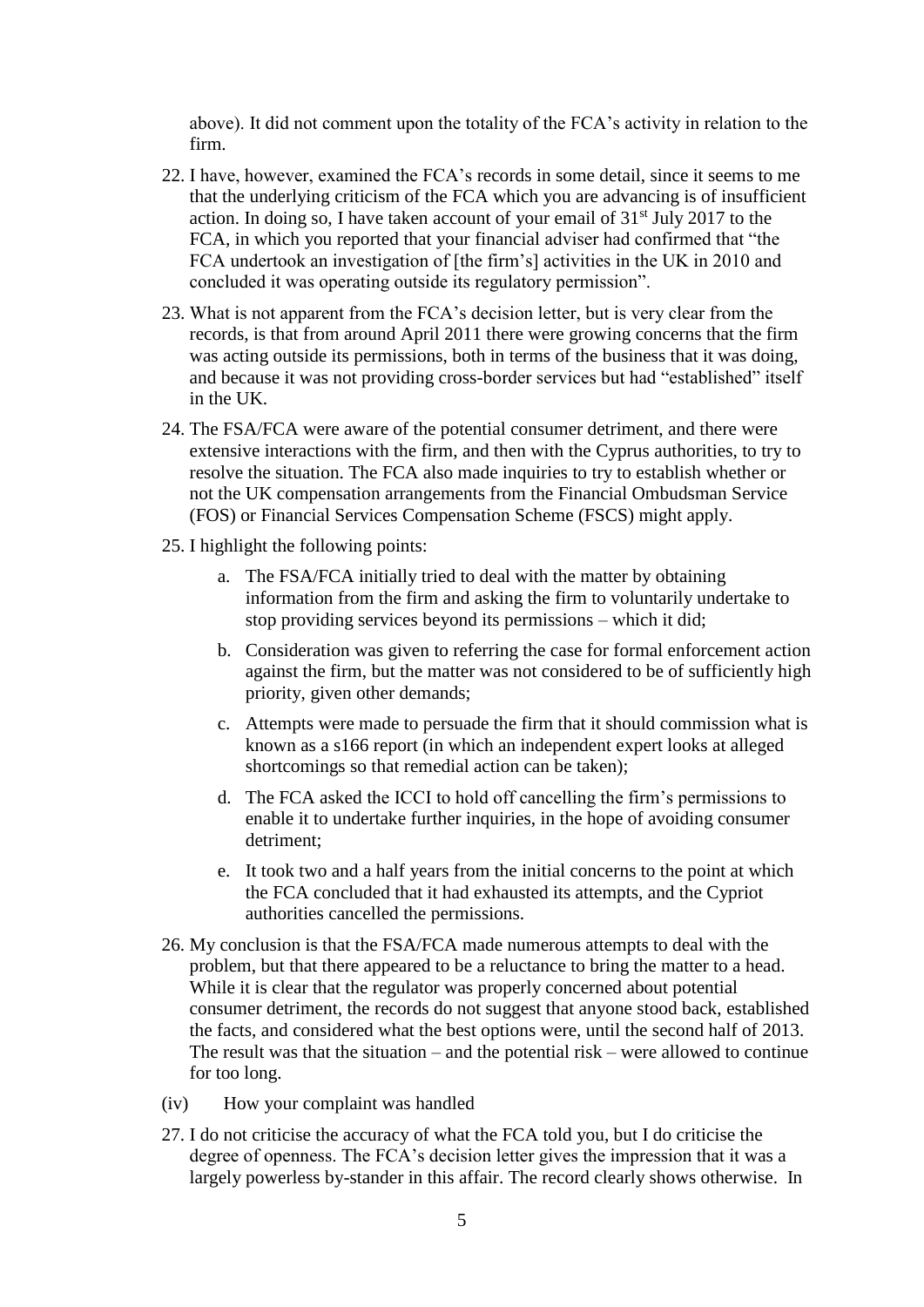response to my preliminary report, the FCA has said that it did not intend to give a misleading impression, but that there were confidentiality constraints on what it could tell you. While I accept that there were limitations, I consider that it would have been possible for the FCA to explain more of the facts to you (as I have done, with their permission).

## *My decision*

- 28. It is clear from the above that I do not think that the FSA/FCA handled this matter well. However, I do not consider that any of the FSA/FCA's shortcomings were responsible for your financial loss. While I have great sympathy with the situation in which you find yourself, your initial decision to invest was made only three to four months after the FCA's significant concerns began to emerge, during which time the FCA was attempting to resolve the issue. You made a further investment in 2012, when the FCA's attempts were continuing. Nonetheless, the fundamental cause of your loss was the firm's behaviour, not the regulator's.
- 29. The fact that the firm's compensation arrangements were dependent upon the Cypriot regulator rather than the FCA is not the FCA's fault.
- 30. In your response to my preliminary decision, you have said that in reaching my conclusions I have not given sufficient weight to the FCA's responsibilities in this matter. You cite the FCA's role in the PPI compensation arrangements, and its role in the Connaught investors compensation, as examples of what the FCA could do. You say that the FCA "had the authority and knowledge to take corrective action and must therefore be accountable for the consequential financial fallout incurred by UK consumers".
- 31. It is clear from what I have said above that I consider that the FSA/FCA could have handled matters better; and my recommendations below are designed to address those points. However, that does not change the fact in my view the FCA is not responsible for your financial losses. The FCA cannot intervene to arrange compensation arrangements in every case where a firm's investments fail.

#### M*y recommendations*

- 32. I make the following recommendations to the FCA:
	- a. **The FCA should apologise to you for the impression given in its decision letter that it was powerless to act (see paragraph 27 above).**  The FCA has confirmed that, while it had no intention to mislead you, it will apologise;
	- b. **The FCA should consider whether there are lessons to be learned in relation to the interaction between its own and foreign regulators' powers over firms operating in the UK.** The FCA has accepted that there were difficulties in its interaction with the Cypriot authorities which made it hard to progress the case, but says that the situation has improved. Because of Brexit, all the relationships with other EU regulators are going to be reassessed;
	- c. **The FCA should consider what further steps could be taken to make clear to readers of the registers what are the limitations of UK regulatory protections in cases where a firm's principal regulator is in another jurisdiction**. The FCA has confirmed that is considering this matter further.